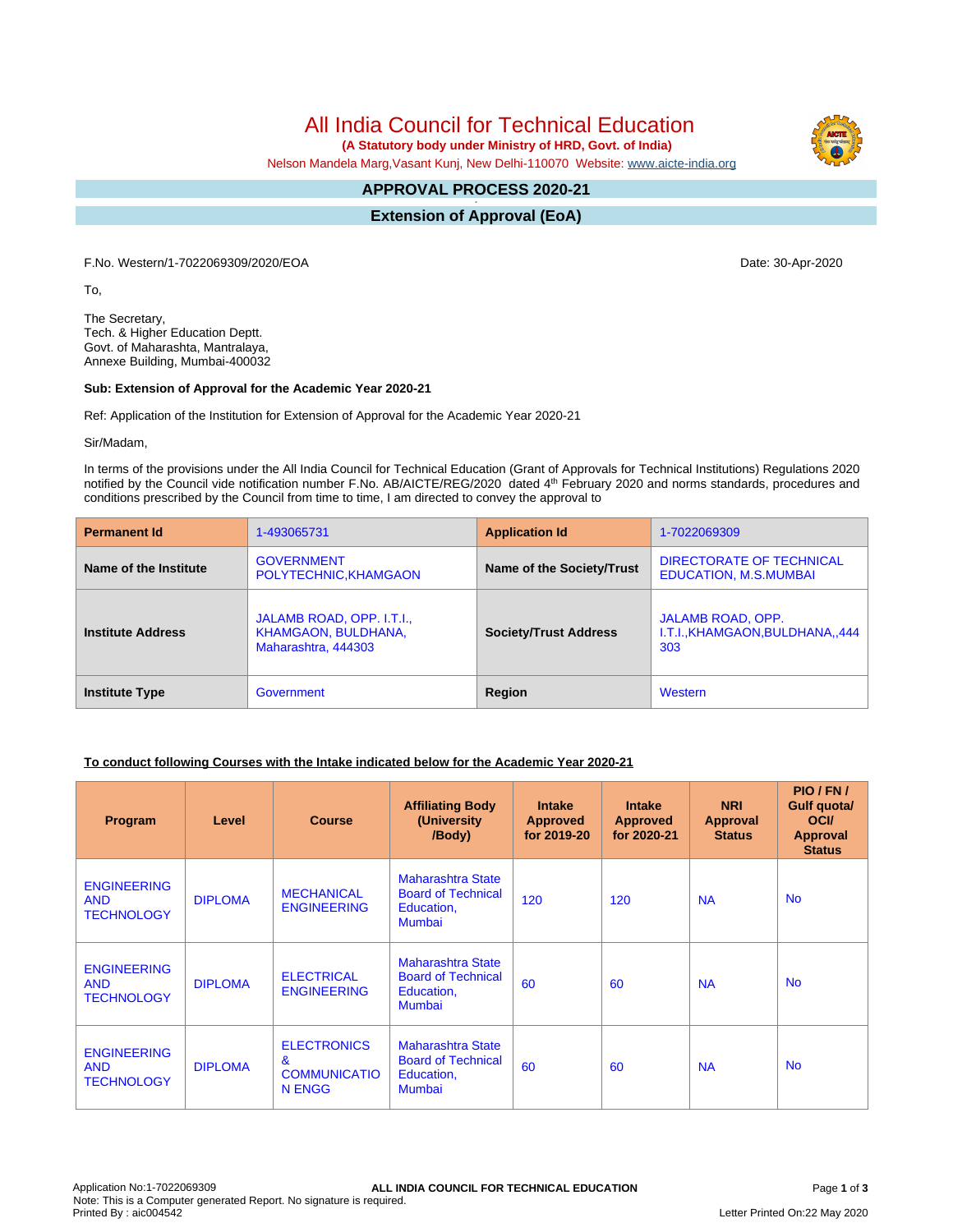| <b>ENGINEERING</b><br><b>AND</b><br><b>TECHNOLOGY</b> | <b>DIPLOMA</b> | <b>COMPUTER</b><br><b>ENGINEERING</b> | <b>Maharashtra State</b><br><b>Board of Technical</b><br>Education,<br><b>Mumbai</b> | 60 | 60 | <b>NA</b> | <b>No</b> |
|-------------------------------------------------------|----------------|---------------------------------------|--------------------------------------------------------------------------------------|----|----|-----------|-----------|
| <b>ENGINEERING</b><br><b>AND</b><br><b>TECHNOLOGY</b> | <b>DIPLOMA</b> | <b>CIVIL</b><br><b>ENGINEERING</b>    | <b>Maharashtra State</b><br><b>Board of Technical</b><br>Education,<br><b>Mumbai</b> | 60 | 60 | <b>NA</b> | <b>No</b> |

### **It is mandatory to comply with all the essential requirements as given in APH 2020-21 (Appendix 6)**

The Institution/ University is having the following deficiencies as per the online application submitted to AICTE and the same shall be complied within Six Months from the date of issue of this EoA

| Deficiencies Noted based on Self Disclosure |                   |  |  |  |
|---------------------------------------------|-------------------|--|--|--|
| <b>Particulars</b>                          | <b>Deficiency</b> |  |  |  |
| 1. Faculty Deficiency                       | Yes               |  |  |  |

**\***Please refer Deficiency Report for details

# **Important Instructions**

- 1. The State Government/ UT/ Directorate of Technical Education/ Directorate of Medical Education shall ensure that 10% of reservation for Economically Weaker Section (EWS) as per the reservation policy for admission, operational from the Academic year 2020-21 is implemented without affecting the reservation percentages of SC/ ST/ OBC/ General. However, this would not be applicable in the case of Minority Institutions referred to the Clause (1) of Article 30 of Constitution of India. Such Institution shall be permitted to increase in annual permitted strength over a maximum period of two years beginning with the Academic Year 2020-21
- 2. The Institution offering courses earlier in the Regular Shift, First Shift, Second Shift/Part Time now amalgamated as total intake shall have to fulfil all facilities such as Infrastructure, Faculty and other requirements as per the norms specified in the Approval Process Handbook 2020-21 for the Total Approved Intake. Further, the Institutions Deemed to be Universities/ Institutions having Accreditation/ Autonomy status shall have to maintain the Faculty: Student ratio as specified in the Approval Process Handbook. All such Institutions/ Universities shall have to create the necessary Faculty, Infrastructure and other facilities WITHIN 2 YEARS to fulfil the norms based on the Affidavit submitted to AICTE.
- 3. In case of any differences in content in this Computer generated Extension of Approval Letter, the content/information as approved by the Executive Council / General Council as available on the record of AICTE shall be final and binding.
- 4. Strict compliance of Anti-Ragging Regulation: Approval is subject to strict compliance of provisions made in AICTE Regulation notified vide F. No. 373/Legal/AICTE/2009 dated July 1, 2009 for Prevention and Prohibition of Ragging in Technical Institutions. In case Institution fails to take adequate steps to Prevent Ragging or fails to act in accordance with AICTE Regulation or fails to punish perpetrators or incidents of Ragging, it will be liable to take any action as defined under clause 9(4) of the said Regulation.

**Prof.Rajive Kumar Member Secretary, AICTE**

Copy to:

- **1. The Director Of Technical Education\*\*, Maharashtra**
- **2. The Principal / Director,** GOVERNMENT POLYTECHNIC,KHAMGAON